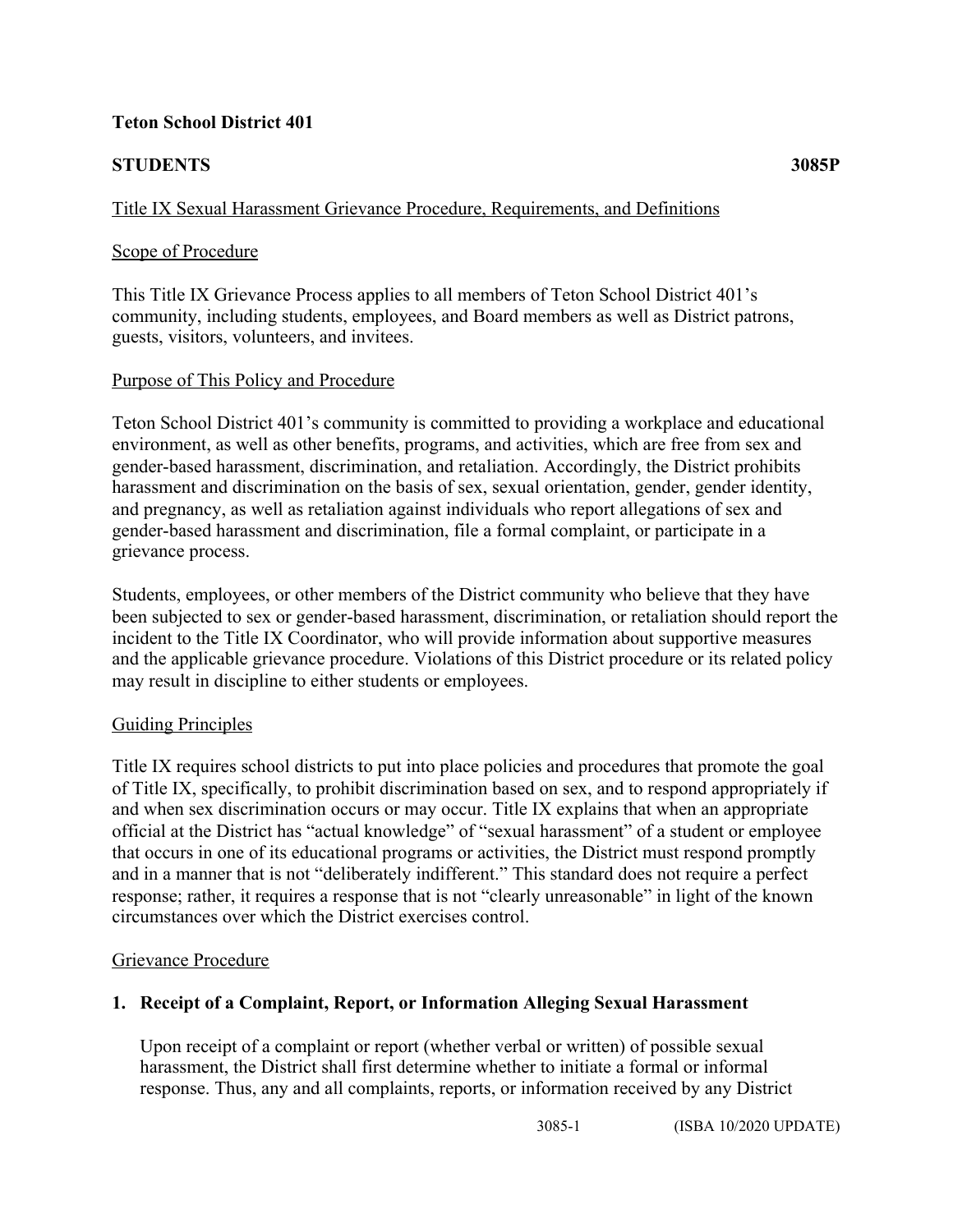employee that sexual harassment is occurring or has occurred shall be immediately forwarded to the District's Title IX Coordinator or other designated employee for review and action as appropriate.

The Title IX Coordinator (Coordinator) shall promptly contact the complainant or reporting party and discuss with them the availability of supportive measures and will consider the complainant's wishes with respect to the provision of supportive measures. The Coordinator shall explain the availability of these measures to the complainant with or without the filing of a "formal complaint." During this initial meeting, the Coordinator or designee shall explain to the complainant the process for filing a written formal complaint and shall provide assistance to the complainant to ensure the written formal complaint is properly prepared and submitted.

*Emergency Removal (of students)*: Nothing in this procedure prevents the District from removing a respondent from a District education program or activity on an emergency basis, provided that an individualized safety and risk analysis is performed by the Coordinator and Superintendent who determine that an immediate threat to the physical health or safety of any student or other individual arise from the allegations of sexual harassment that justify removal. The Coordinator and Superintendent shall provide the respondent with notice and an opportunity to challenge the decision immediately following the removal. This provision may not be construed to modify any rights and requirements under the Individuals with Disabilities Education Act, Section 504 of the Rehabilitation Act of 1973, or the Americans with Disabilities Act.

*Administrative Leave (of employees)*. Nothing in this procedure precludes the District from placing a non-student employee respondent on administrative leave during the pendency of a grievance investigation under this procedure. Notwithstanding the above, prior to placing an employee respondent on administrative leave, the Coordinator or designee shall ensure any rights provided by Section 504 of the Rehabilitation Act of 1973 and/or the Americans with Disabilities Act are not impaired or violated.

### **2. Providing Supportive Measures**

If an informal complaint is filed, (for instance, because the complainant does not wish to file a written formal complaint,) as well as during the pendency of the investigation and the decision concluding a formal complaint, the following supportive measures may be implemented to restore or preserve the complainant's access to the District's educational programs without unreasonably burdening the other party (also referred to herein as respondent).

Supportive measures may include actions taken to protect the safety of all parties or the District's educational environment, or which otherwise deter sexual harassment from occurring in the future. Additional supportive measures may include, but are not limited to: counseling, the availability of a safe place or person in the event complainant feels threatened or uncomfortable, extensions of deadlines or other course-related adjustments, modifications of work or class schedules, escort services at school, mutual restriction of contact between

3085-2 (ISBA 10/2020 UPDATE)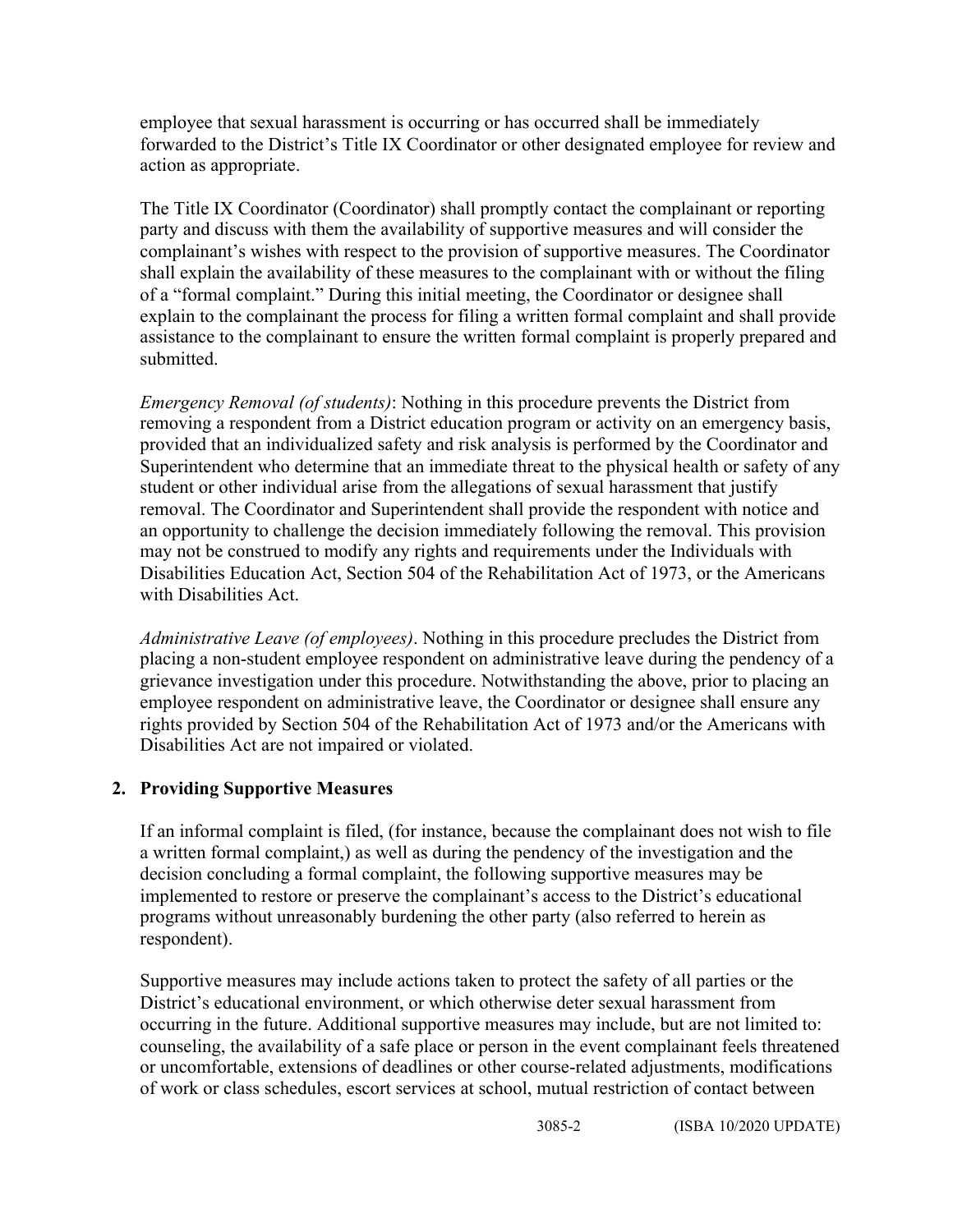the parties, changes in work locations, leaves of absence, increased security and/or monitoring of locations where prohibited conduct has occurred or may occur in the future, as well as additional measures to protect the complainant, provided the supportive measures initiated are not punitive to the respondent.

### **3. Filing a Written Formal Complaint**

Upon receipt of a written formal complaint, the Coordinator or designee is required to provide written notice to all known complainants and respondents of the allegations and the resulting investigation.

- A. General Notice Requirements: The notice will include the District's Title IX grievance process as well as information regarding the District's informal resolution process.
- B. Specific Notice Requirements: The written notice shall include the following information:
	- i. Information describing the alleged conduct potentially constituting sexual harassment, including sufficient details known at the time the notice is prepared to allow the parties to prepare a response prior to the investigator's initial interview, and shall be delivered to the parties in enough time to allow their preparation for the initial interview.
	- ii. Sufficient details include but are not limited to the identities of the parties involved, the conduct allegedly constituting sexual harassment, the date(s), and location(s) of the incident(s).
	- iii. A statement that the respondent is presumed to not be responsible for the alleged conduct, and that a determination of responsibility will not be made until the conclusion of the grievance process.
	- iv. A statement informing the parties that they are entitled to have an advisor or representative of their choosing who may be, though is not required to be, an attorney, and that the advisor is authorized to review all evidence submitted in the matter.
	- v. The notice must inform the parties that District policy and procedure prohibit knowingly making false statements or knowingly submitting false information to the investigator or at any other time during the grievance process.
	- vi. The notice must warn the parties that retaliation is prohibited. Accordingly, the parties must by informed that no District employee or other person may intimidate, threaten, coerce, or discriminate against any individual for the purpose of interfering with any right or privilege secured by Title IX or this procedure, or because the individual has made a report or complaint, testified,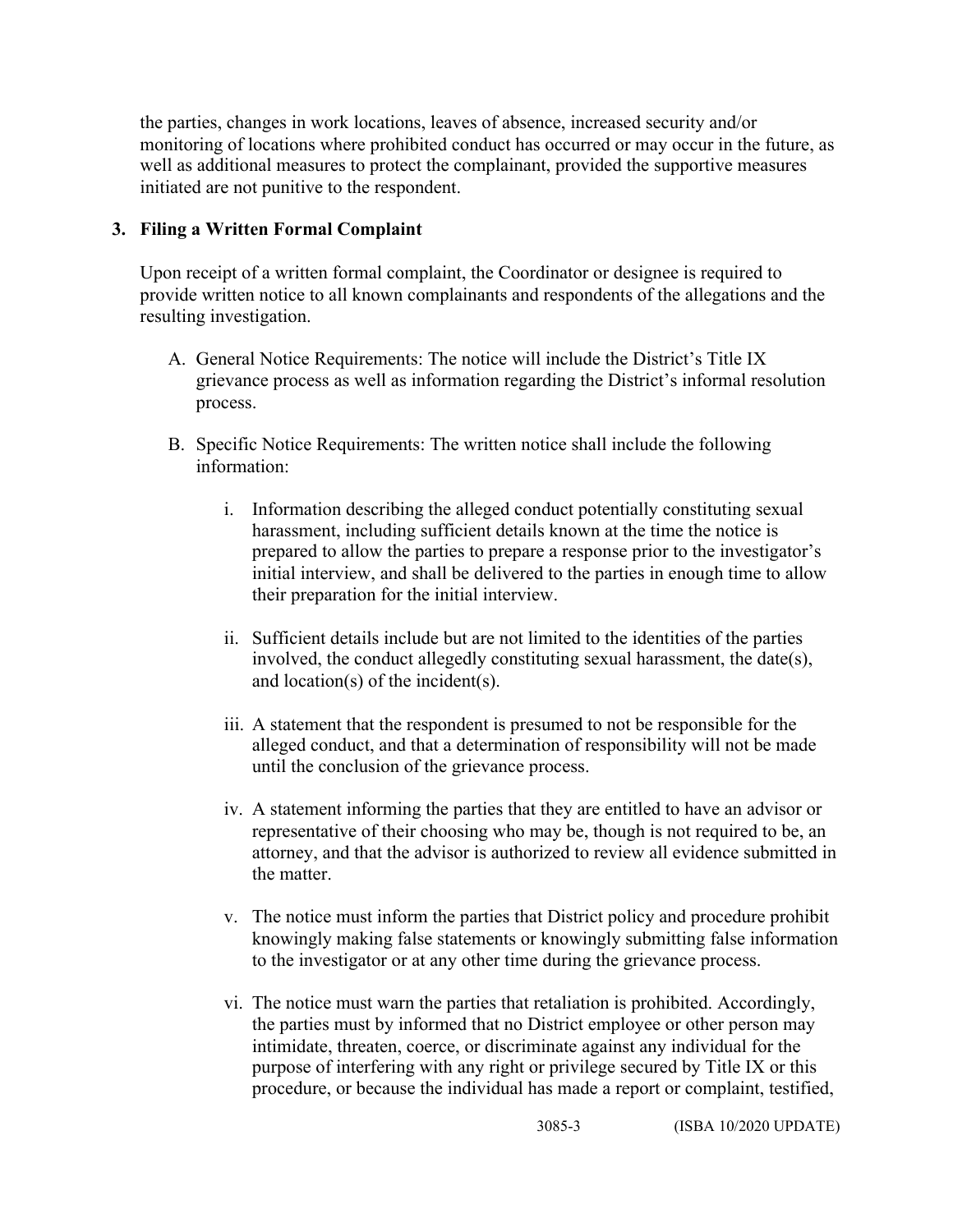assisted, or participated or refused to participate in any manner in an investigation, proceeding, or hearing under this procedure. Retaliation includes circumstances where intimidation, threats, coercion, or discrimination are made for the purpose of interfering with any right or privilege secured by Title IX or this procedure. This includes threatening charges against an individual for code of conduct violations that do not involve sex discrimination or sexual harassment, but arise out of the same facts or circumstances as a report or complaint of sex discrimination, or a report or formal complaint of sexual harassment. The District shall keep confidential the identity of:

- a. Any individual who has made a report or complaint of sex discrimination, including any individual who has made a report or filed a formal complaint of sexual harassment;
- b. Any complainant;
- c. Any individual who has been reported to be the perpetrator of sex discrimination:
- d. Any respondent; and
- e. Any witness

#### except:

- a. As may be permitted by FERPA ( 20 U.S.C. § 1232g) or a FERPA regulation (34 CFR Part 99);
- b. As required by law; or
- c. To carry out the purposes of this procedure, including the conduct of any investigation, hearing, or judicial proceeding arising thereunder.

Complaints alleging retaliation may be filed as an additional charge or counter-charge under these procedures.

- C. Additional Charges: If, during the course of the investigation, it is determined based on the information gathered that additional allegations or charges are warranted, an amended notice shall be prepared and submitted to the parties including the new allegations and charges as appropriate.
- D. Consolidation: The Coordinator may consolidate two or more formal complaints into a single action provided that the allegations of sexual harassment and retaliation arise out of a common set of facts or circumstances and if in the course of an investigation, it is determined that:
	- i. There is more than one respondent and/or more than one complainant; or
	- ii. There are cross-complaints, or additional complaints raised by the original complainant against the original respondent (such as retaliation), or by the respondent against any other party.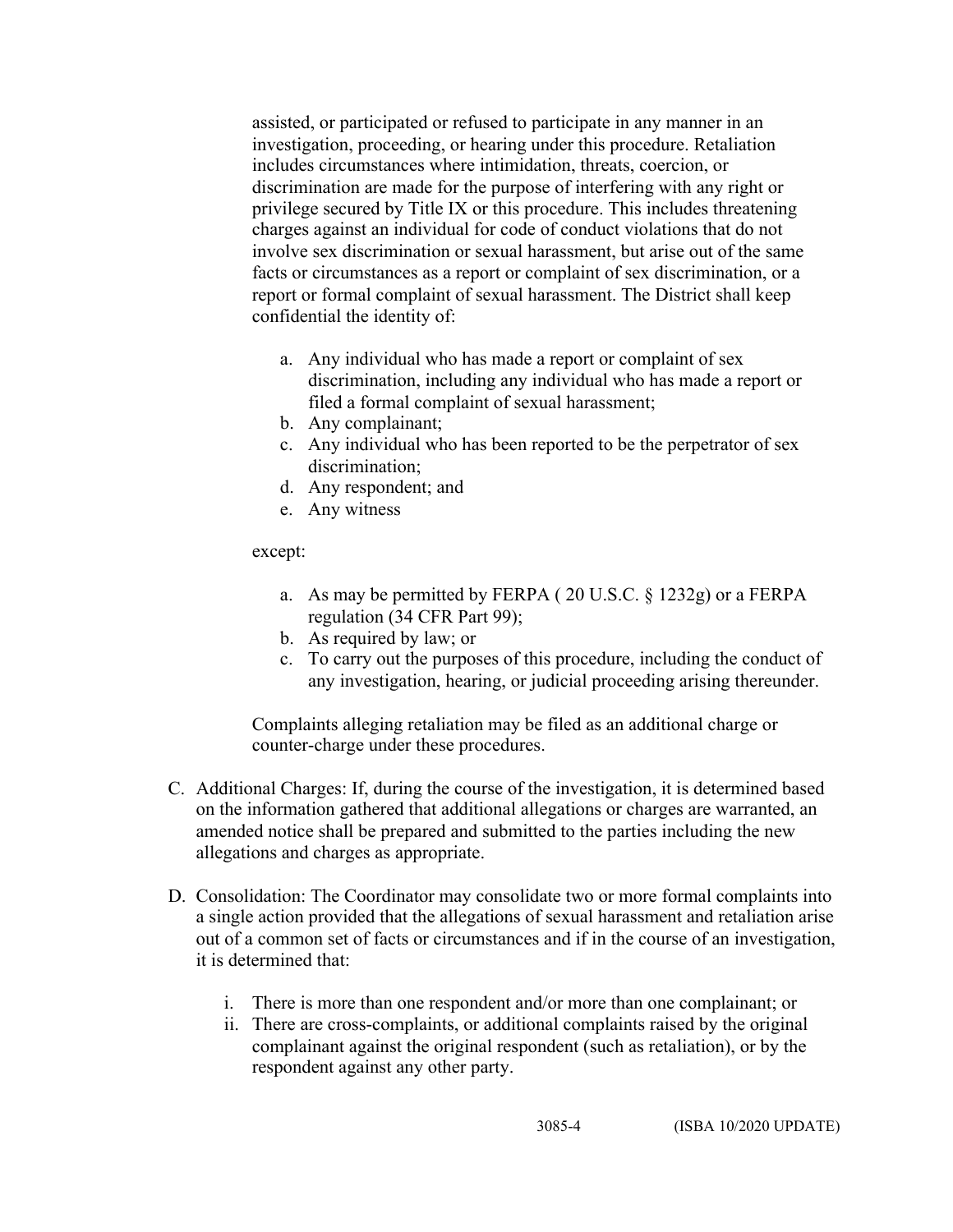### **4. Conduct of the Investigation, Informal Resolution**

In the course of their investigation, the District's Coordinator and designees shall comply with the following requirements.

### *Investigation*

- A. Burden of Investigation: The burden of gathering evidence sufficient to make a determination of responsibility is the responsibility of the District's investigator(s) and not the parties. However, the District's investigator is not authorized to access a party's records that are made or maintained by a health care provider such as a physician, psychiatrist, psychologist, or other recognized health care provider, if the record was made in the course of providing treatment to the party, unless and until written consent from an authorized person is provided to obtain such privileged records for purposes of investigating and resolving the allegations of the formal complaint.
- B. Evidence Offered by Parties: The parties shall be provided an equal opportunity to call witnesses, including fact and expert witnesses, as well as other inculpatory and exculpatory evidence.
- C. No Restrictions: The ability of the parties to discuss the allegations under investigation or to gather and present evidence shall not be restricted.
- D. Equal Representation Rights: All parties shall have the same opportunity to have others present, or to be represented by the advisor of their choice throughout the grievance process, including attendance at related meetings or proceedings.
- E. Notice of Interviews and Hearings: Adequate notice of the purpose, date, time, place, and the identities of all participants involved shall be provided to any party whose participation at a hearing, interview, or meeting is invited or expected, and allowing sufficient time for the party to prepare and fairly participate.
- F. Evidentiary Considerations: The investigation shall not consider:
	- i. Incidents not directly related to the possible violation, unless they evidence a pattern;
	- ii. The character of the parties; or
	- iii. Questions and evidence about the complainant's sexual predisposition or prior sexual behavior, unless such questions and evidence about the complainant's prior sexual behavior are offered to prove that someone other than the respondent committed the conduct alleged, or if the questions and evidence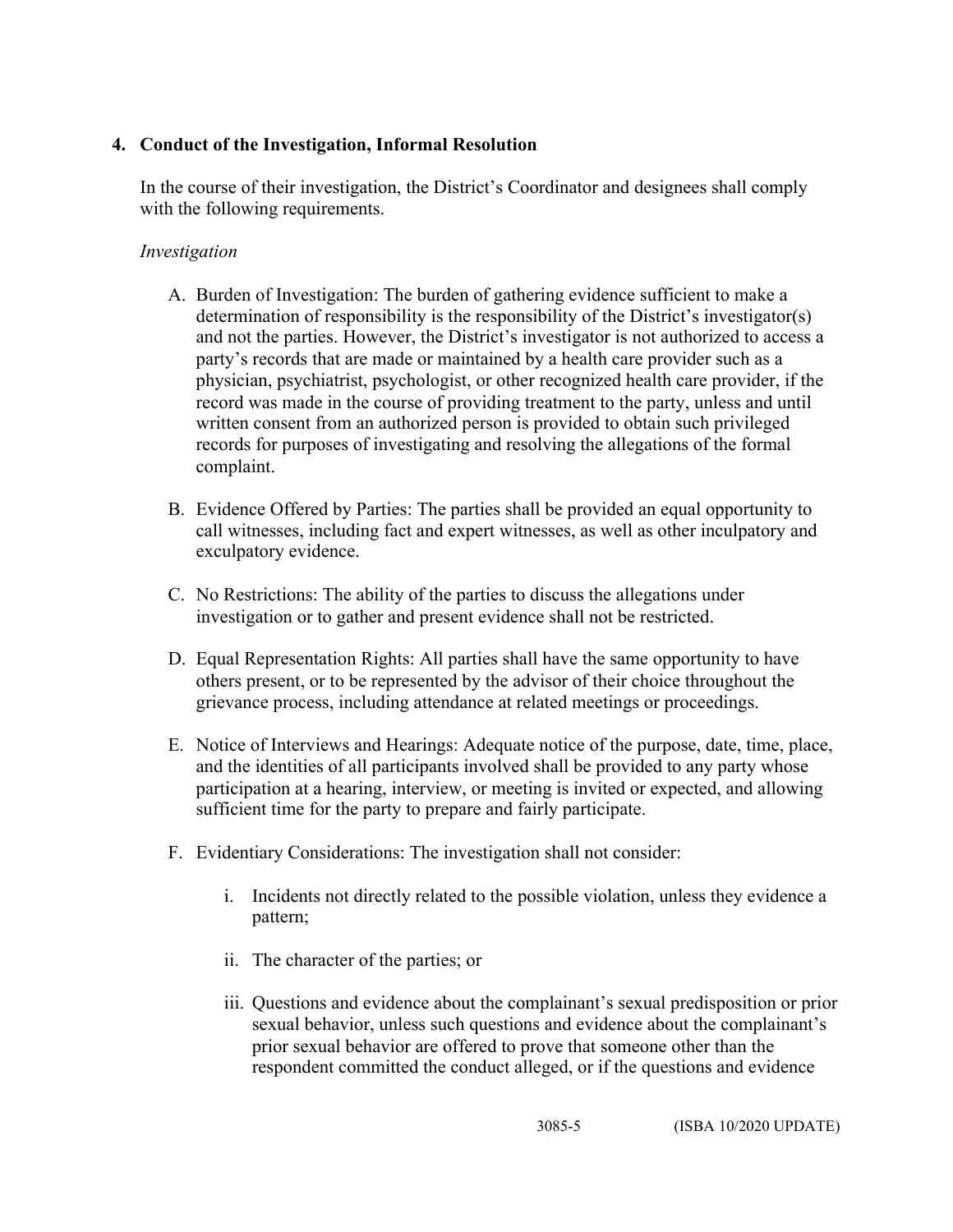concern specific incidents of the complainant's prior sexual behavior with respect to the respondent and are offered to prove consent.

- G. Right to Inspect Evidence: All parties shall be provided equal access to inspect and review any or all evidence gathered during the investigation related to the allegations of the formal complaint, whether or not relied upon or referred to in the investigator's report. This will ensure that the parties can respond to the evidence prior to the conclusion of the investigation. Prior to completion of the investigation report, the investigator shall provide the parties and their respective advisors, when advisors are identified, a secured electronic or hard copy of the evidence subject to inspection. The parties must have at least ten **calendar** days to submit a written response which the investigator shall consider prior to completion of the investigative report. All such evidence shall be made available to all parties at any hearing to give the parties equal opportunity to refer to such evidence during the hearing, including cross-examination of adult parties.
- H. Investigative Report: At least ten **calendar** days prior to a hearing, or other time of determination regarding responsibility, the investigator shall send to all parties and their advisors, if any, by electronic format or hard copy, a copy of the investigative report for the parties' review and written response. The parties' responses shall be made part of the record.

*Informal Resolution*: The informal resolution process may include mediation, or other meeting of the parties that does not involve a full investigation and adjudication of the complaint. The District may **not** require the parties to participate in an informal resolution process. Informal resolution is available **only** if a written formal complaint was submitted to the Coordinator. If these conditions are satisfied, then at any time during the course of an investigation, but prior to the time of the Decision-Maker's final determination of responsibility, the parties may request the Coordinator to initiate the informal resolution by process. In so doing, the Coordinator is required to comply with the following:

- A. Provide the parties with written notice informing them of the allegations at issue and the requirements of the resolution process. These requirements include the fact that a written agreement signed by the parties that resolves the allegations at issue will preclude the parties from resuming the formal complaint process that arose from the same allegations. The parties will also be informed that at any time prior to reaching a resolution, any party has the right to withdraw from the informal resolution process and resume the grievance process with respect to the formal complaint, and will be notified that the records submitted or discussed during the informal process will be maintained by the District as part of the record, and may be used by the Decision-Maker to determine responsibility.
- B. Require the parties submit voluntary, written consent to participate in the informal resolution process.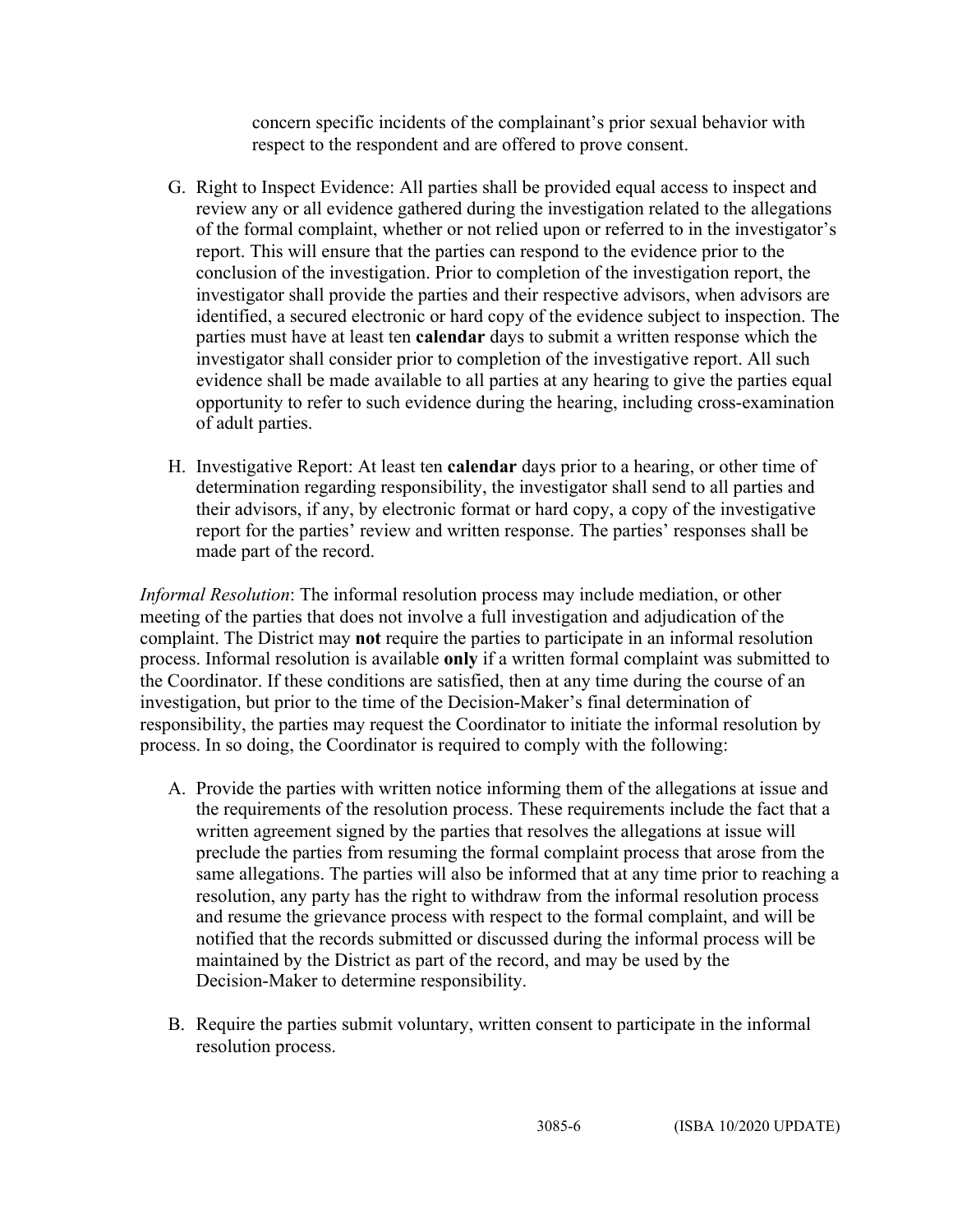- C. Ensure that the informal resolution process is **not** made available to resolve allegations that an employee sexually harassed a student.
- D. An informal resolution, signed and agreed to by the parties thereto, is not appealable.

*Dismissal of a Formal Complaint*: A written formal complaint may be dismissed by the Coordinator under any of the following circumstances, and prior to a finding of responsibility:

- A. After investigating the allegations of the written formal complaint, dismissal is required if:
	- i. The Coordinator or designee determines that the conduct alleged in the complaint, even if proven, would not constitute sexual harassment as defined herein; or
	- ii. The alleged conduct did not occur in a District education program or activity; or
	- iii. The alleged conduct did not occur against a person in the United States.

Dismissal of the Title IX formal complaint, however, does not preclude action under another provision of the District's Code of Conduct or other District Policy.

- B. If the Complainant notifies the Coordinator in writing that he or she would like to withdraw the formal complaint or any allegations contained therein.
- C. If the respondent is no longer enrolled or employed by the District.
- D. If specific circumstances exist which prevent the investigator from gathering evidence sufficient to reach a determination regarding the merits of the formal complaint or allegations therein.

Upon dismissing a formal complaint, the Coordinator shall simultaneously inform the parties in writing that the complaint has been dismissed, and shall identify the reason(s) for the dismissal. This decision may be appealed in accordance the Appeals portion of this procedure, below.

# **5. Decision-Maker's Participation**

If the matter is not dismissed for one of the reasons set forth above and is not resolved by the parties through the informal resolution process then, (following completion of the investigation, including issuance of the investigator's final investigation report,) the matter shall be submitted to the Decision-Maker for review and issuance of a determination of responsibility. The Decision-Maker cannot make a determination regarding responsibility until ten **calendar** days after the date the final investigation report is transmitted to the parties and the Decision-Maker, unless all parties and the Decision-Maker agree to an expedited timeline.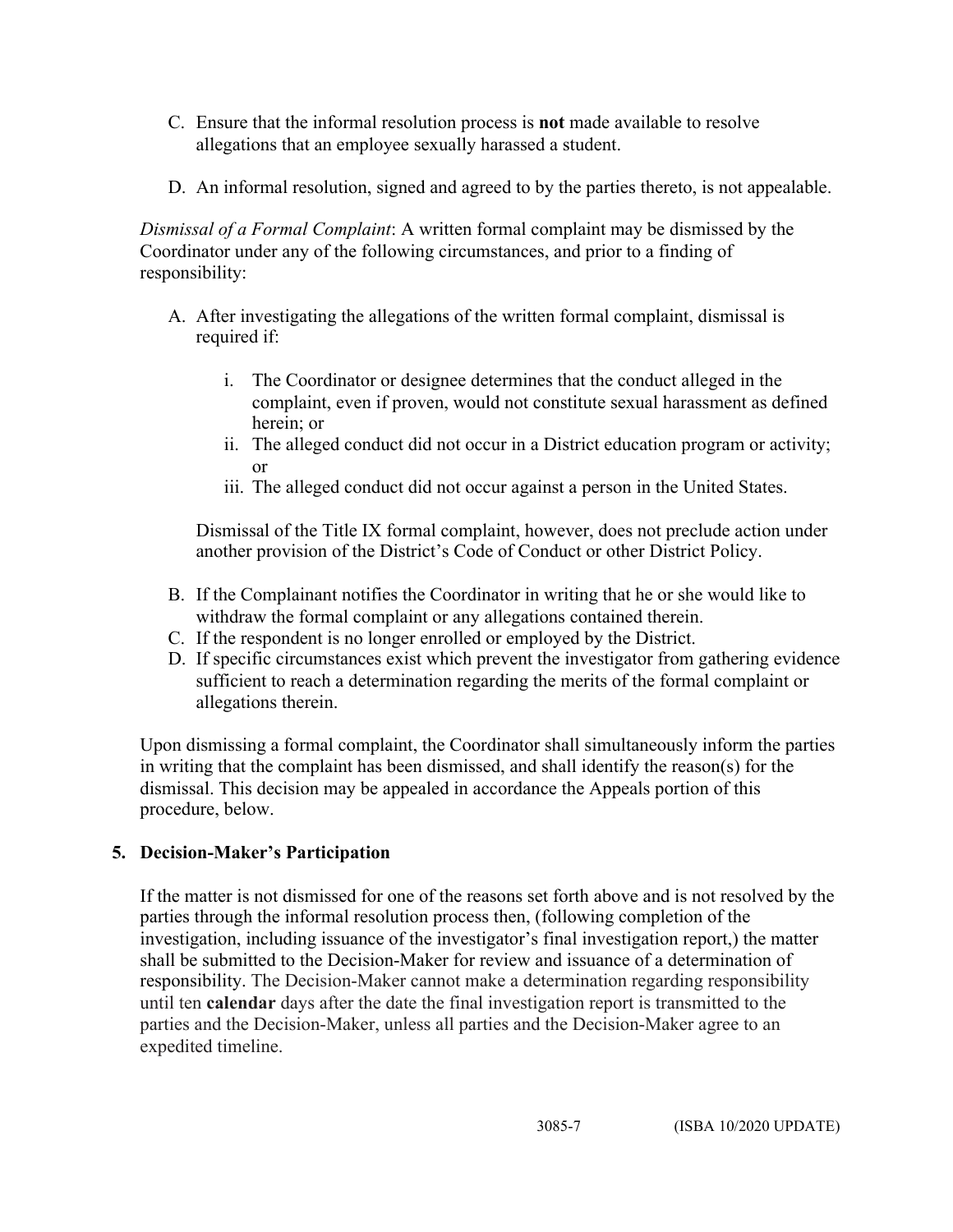The Coordinator shall designate a single Decision-Maker and inform the parties and their advisors.

The Decision-Maker(s) may not have had any previous involvement with the investigation. Those who have served as investigators in the investigation cannot serve as Decision-Makers. Those who are serving as advisors for any party cannot serve as Decision-Makers in that matter. The Coordinator is also prohibited from serving as a Decision-Maker in the matter.

All objections to any Decision-Maker must be raised in writing. Any written objection must detail the rationale for the objection and must be submitted to the Coordinator no later than **two calendar** days after being notified of the Decision-Maker's identity. Decision-Makers shall not be removed unless the Coordinator concludes that the Decision-Maker's bias or conflict of interest precludes a fair and impartial consideration of the evidence.

The Coordinator shall give the Decision-Maker(s) a list of the names of all parties, witnesses, and advisors. Upon review thereof, if any Decision-Maker believes they cannot make an objective determination, they must recuse themselves from the proceedings. If a Decision-Maker is unsure whether a bias or conflict of interest exists, they shall immediately disclose their concern(s) to the Coordinator and simultaneously inform the parties and their advisors.

No less than ten business days prior to any meeting or the decision-making phase of the process, the Coordinator or the Decision-Maker shall send notice to all parties. Once mailed, emailed, or received in-person, Notice will be presumptively delivered.

The Notice shall contain the following:

- A. A description of the alleged violation(s), a list of all policies allegedly violated, a description of the applicable procedures, and a statement of the potential sanctions that could result.
- B. The time, date, and location of any meeting.
- C. Any technology that will be used to facilitate the meeting.
- D. The name and contact information of the Decision-Maker, along with an invitation to object to any Decision-Maker on the basis of demonstrated bias. Such objections must be raised with the Coordinator at least **two calendar** days prior to the meeting.
- E. Information on whether the meeting will be recorded and, if so, information on access to the recording for the parties after the meeting.
- F. Notification that the parties may have the assistance of an advisor of their choosing at the meeting.
- G. A copy of all the materials provided to the Decision-Maker(s) about the matter.
- H. An invitation for the parties to review and submit a written response to the final investigation report within **three to seven calendar** days of the date of the notice.
- I. An invitation to each party to submit to the Decision-Maker any written, relevant questions they want the Decision-Maker to ask of any other party or witness within **three to seven calendar** days of the date of the notice.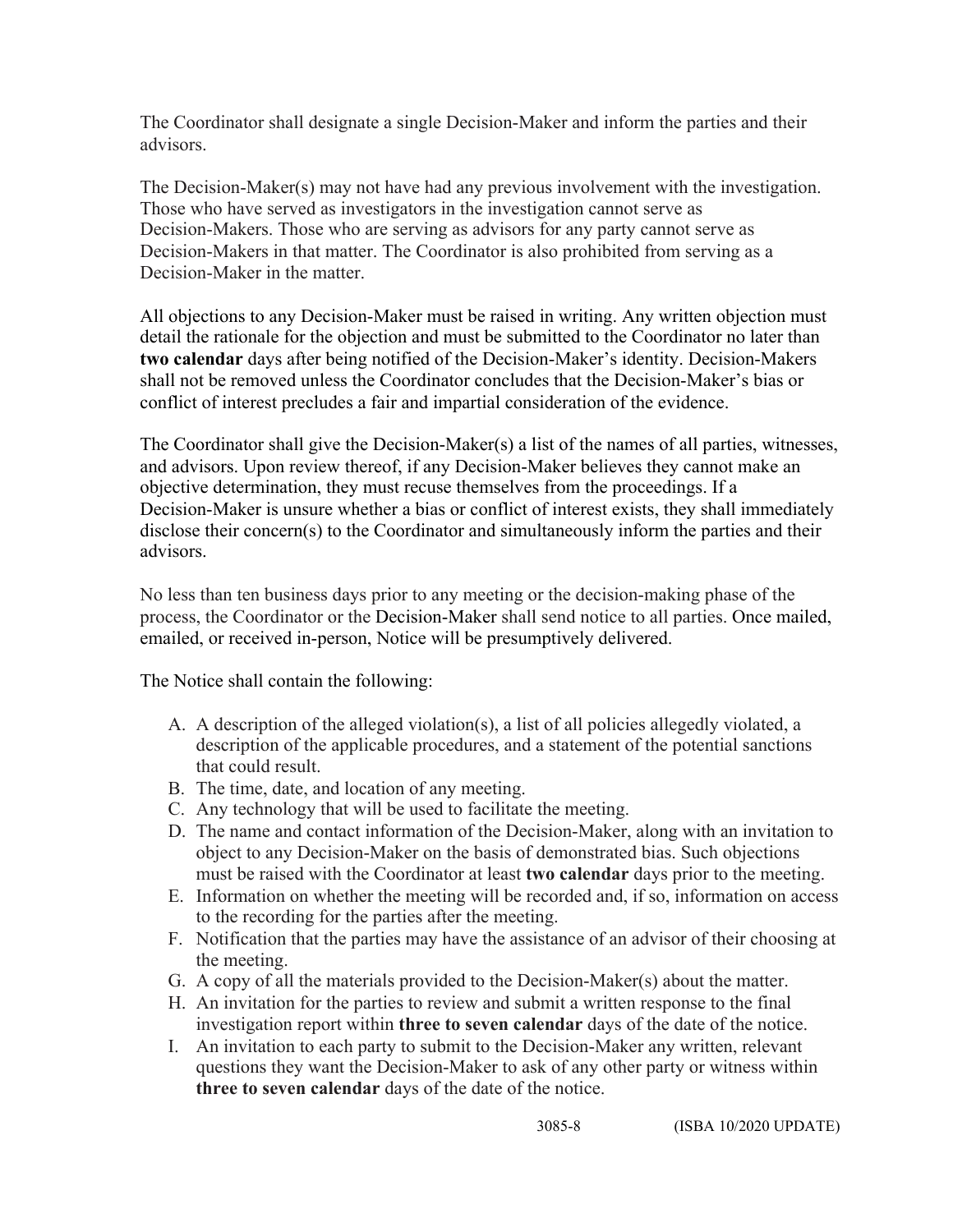- J. An invitation to each party to submit to the Decision-Maker an impact statement, pre-meeting, that the Decision-Maker will review during any sanction determination.
- K. An invitation to contact the Coordinator to arrange any disability accommodations, language assistance, and/or interpretation services that may be needed at any meeting or in the decision-making process, at least **three to seven calendar** days prior to the meeting/final determination.
- L. Whether parties can or cannot bring mobile phones or devices into the meeting.

Meetings for possible violations that occur near or after the end of a school year, assuming the respondent is still subject to Policy 3085 and Procedure 3085P, and are unable to be resolved prior to the end of the school year will typically be held as soon as possible given the availability of the parties, but no later than immediately upon the start of the following school year. The District will implement appropriate supportive measures intended to correct and remediate any hostile environment while the resolution is delayed.

- A. **Evidentiary Consideration by the Decision-Maker:** Whether at a hearing or through an exchange of questions, only relevant, credible evidence will be admitted into evidence and considered by the Decision-Maker. Any evidence that the Decision-Maker(s) determine(s) is relevant and credible may be considered. The Decision-Maker will not consider:
	- i. Incidents not directly related to the possible violation, unless they evidence a pattern;
	- ii. The character of the parties; or
	- iii. Questions and evidence about the complainant's sexual predisposition or prior sexual behavior, unless such questions and evidence about the complainant's prior sexual behavior are offered to prove that someone other than the respondent committed the conduct alleged, or if the questions and evidence concern specific incidents of the complainant's prior sexual behavior with respect to the respondent and are offered to prove consent.

Previous disciplinary action of any kind involving the respondent may be considered in determining an appropriate sanction upon a determination of responsibility. This information may only be considered at the sanction stage of the process and cannot be shared with the Decision-Maker until that time.

The parties may each submit a written impact statement for the consideration of the Decision-Maker(s) at the sanction stage of the process when a determination of responsibility is reached.

B. **Hearing Procedure and Exchange of Questions Procedure:** At the time the matter is referred to the Decision-Maker(s), the Coordinator shall determine, based on the parties involved and the circumstances of the alleged sexual harassment, whether to hold a hearing or to initiate an exchange of questions procedure, and shall so inform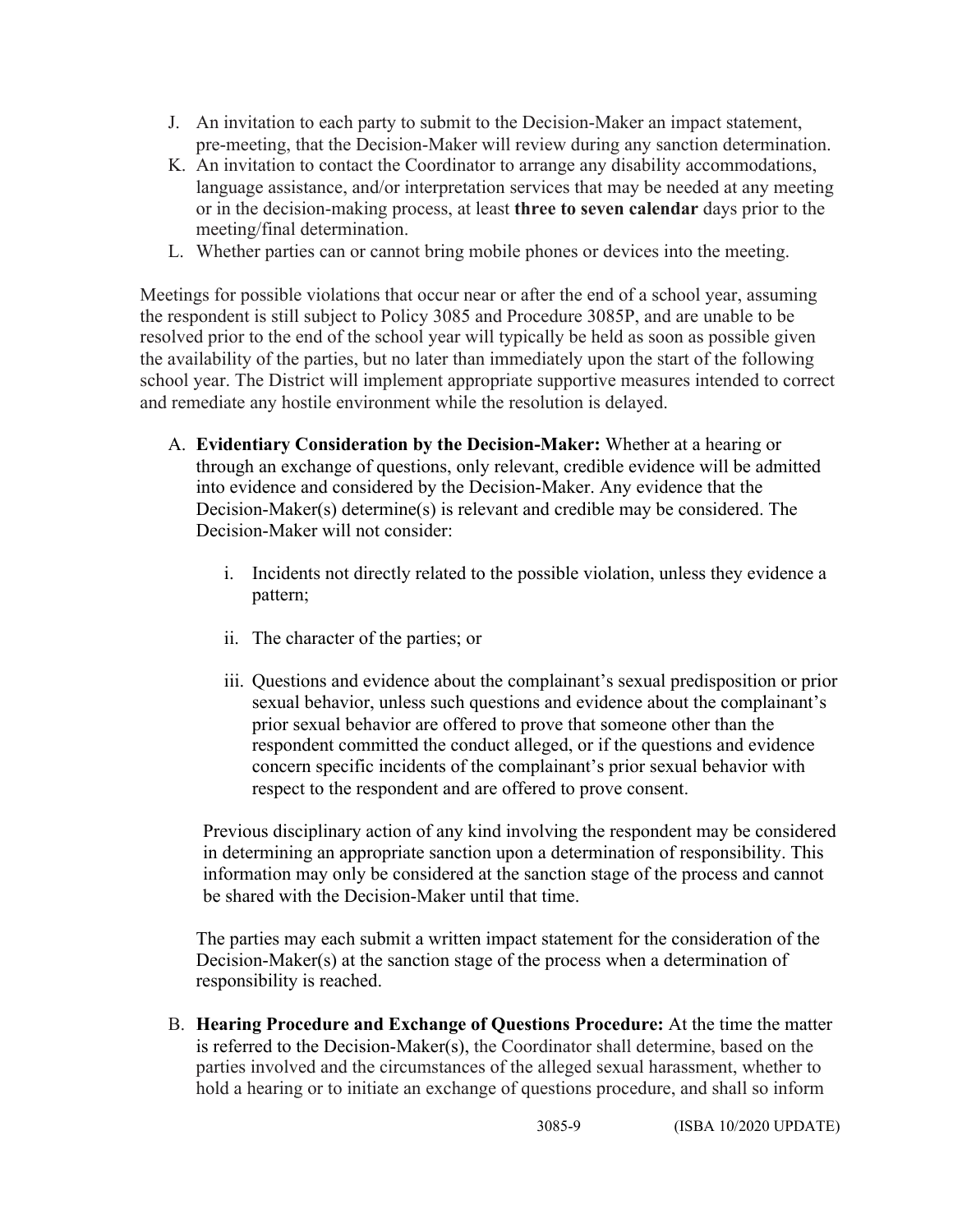all parties and their advisors. Both of these decision-making procedures are discussed below. Upon their selection, the Decision-Maker(s) shall review the evidence and issue a determination of responsibility based on the following circumstances and procedures.

C. **Exchange of Questions Procedure:** Where a party involved is an elementary student, or where the Coordinator otherwise determines that a hearing is not appropriate under the circumstances, the Coordinator will initiate the Exchange of Questions Procedure, which provide as follows.

After the Coordinator or designee has submitted the investigative report to the parties pursuant to this procedure and before reaching a determination regarding responsibility, the Decision-Maker(s) shall provide each party an opportunity to submit written, relevant questions that party desires to ask of any party or witness, and shall subsequently provide each party with the answers. The Decision-Maker will also allow for additional, limited follow-up questions from each party to the other, and provide both with complete copies of the answers. Upon receipt of the proposed questions, the Decision-Maker will review the proposed questions and determine which questions will be permitted, disallowed, or rephrased. The Decision-Maker shall limit or disallow any questions that are irrelevant, repetitive (and thus irrelevant), or abusive. The Decision-Maker shall have full authority to decide all issues related to questioning and determinations of relevance. The Decision-Maker may ask a party to explain why a question is or is not relevant from their perspective. The Decision-Maker shall explain any decision to exclude a question as not relevant or to reframe it for relevance. Whether a hearing is held or not, questions and evidence about the complainant's sexual predisposition or prior sexual behavior are not relevant:

- **i.** Unless such questions and evidence about the complainant's prior sexual behavior are offered to prove that someone other than the respondent committed the conduct alleged by the complainant; or
- **ii.** If the questions and evidence concern specific incidents of the complainant's prior sexual behavior with respect to the respondent and are offered to prove consent. This basis for asking questions or presenting evidence shall not be allowed if the respondent is an adult, non-student employee, because consent is not a recognized defense in cases where the complainant is a student and the respondent is an employee.

The Decision-Maker, after any necessary consultation with the parties, investigator(s), and/or Coordinator, shall provide the parties and witnesses with:

- **i.** The relevant written questions to be answered; and
- **ii.** A deadline for the parties and witnesses to submit written responses to the questions and any appropriate follow-up questions or comments by the parties.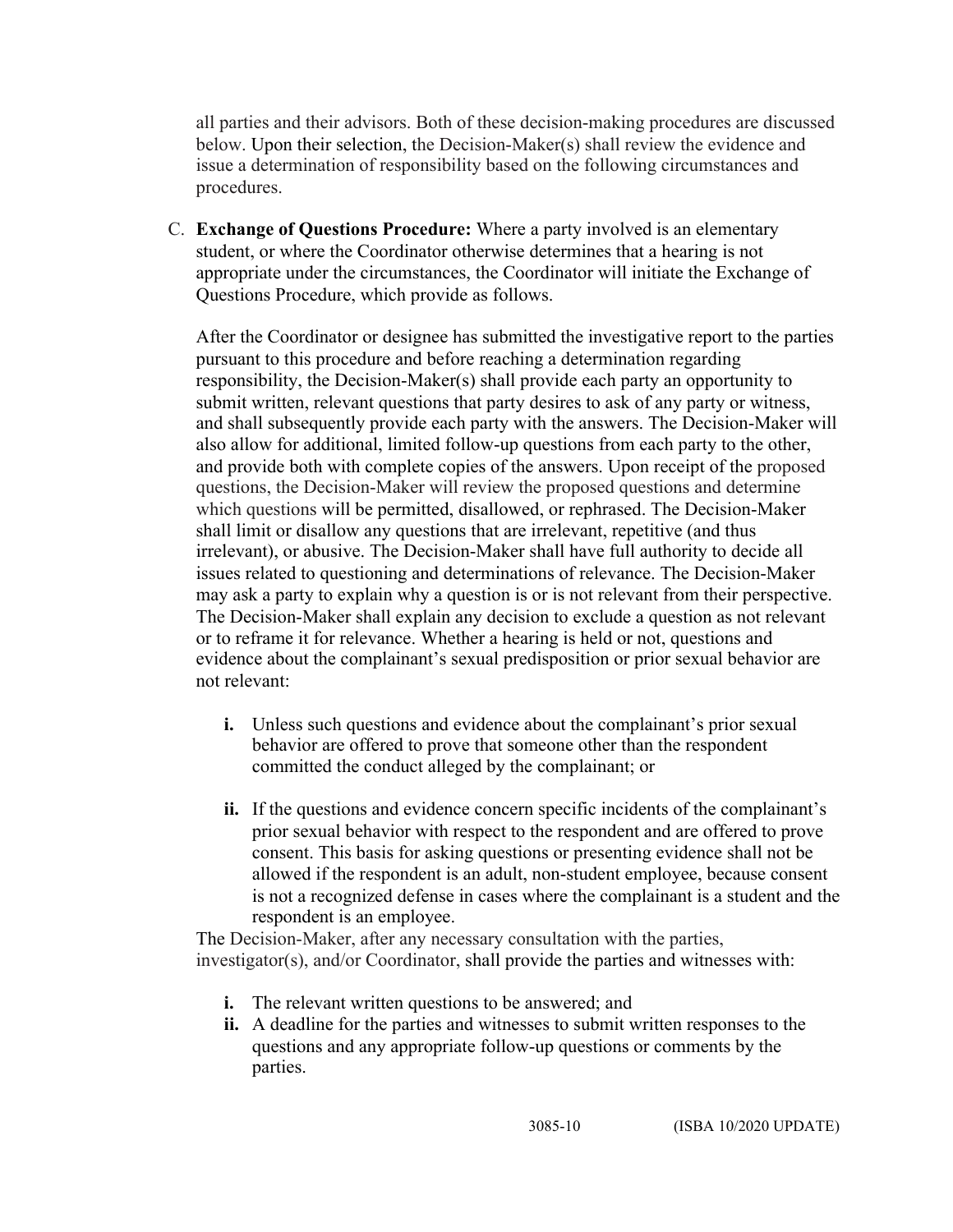The exchange of questions and responses by the parties and witnesses shall be concluded within a **ten calendar day period.**

**D. Hearing procedure:** Where both parties are adult employees, or a mature secondary school student, the Coordinator may initiate the live Hearing Procedure. If either party, however, objects and requests the Exchange of Questions Procedure, then the Exchange of Questions procedure shall be followed by the Decision-Maker(s). The Hearing Procedure shall include the following:

At the live hearing, the decision maker(s) must permit each party's advisor to ask the other party and any witnesses all relevant questions and follow-up questions, including those challenging credibility. Such cross-examination at the live hearing must be conducted directly, orally, and in real time by the party's advisor of choice and never by a party personally, notwithstanding the discretion of the District to restrict the extent to which advisors may participate in the proceedings, as long as the restrictions apply equally to all parties. At the request of either party, the District must provide for the live hearing to occur with the parties located in separate rooms with technology enabling the decision-maker(s) and parties to simultaneously see and hear the party or the witness answering questions. Only relevant cross-examination and other relevant questions may be asked of a party or witness. Before a complainant, respondent, or witness answers a cross-examination or other question, the decision-maker(s) must first determine whether the question is relevant and explain any decision to exclude a question as not relevant. If a party does not have an advisor present at the live hearing, the District shall provide without fee or charge to that party, an advisor of the District's choice to conduct cross-examination on behalf of that party. The advisor may be, but is not required to be, an attorney.

Questions and evidence about the complainant's sexual predisposition or prior sexual behavior are not relevant, unless:

- **i.** Such questions and evidence about the complainant's prior sexual behavior are offered to prove that someone other than the respondent committed the conduct alleged by the complainant; or
- **ii.** If the questions and evidence concern specific incidents of the complainant's prior sexual behavior with respect to the respondent and are offered to prove consent.

In cases where both parties are 18 or older, if a party or witness does not submit to cross-examination at the live hearing, the Decision-Maker(s) is prohibited from relying on any statement of that party or witness in reaching a determination regarding responsibility. However, that the Decision-Maker(s) cannot draw an inference about the determination regarding responsibility based solely on a party's or witness's absence from the live hearing or refusal to answer cross-examination or other questions. Live hearings pursuant to this paragraph may be conducted with all parties physically present in the same geographic location or, at the District's discretion, any or all parties, witnesses, and other participants may appear at the live

3085-11 (ISBA 10/2020 UPDATE)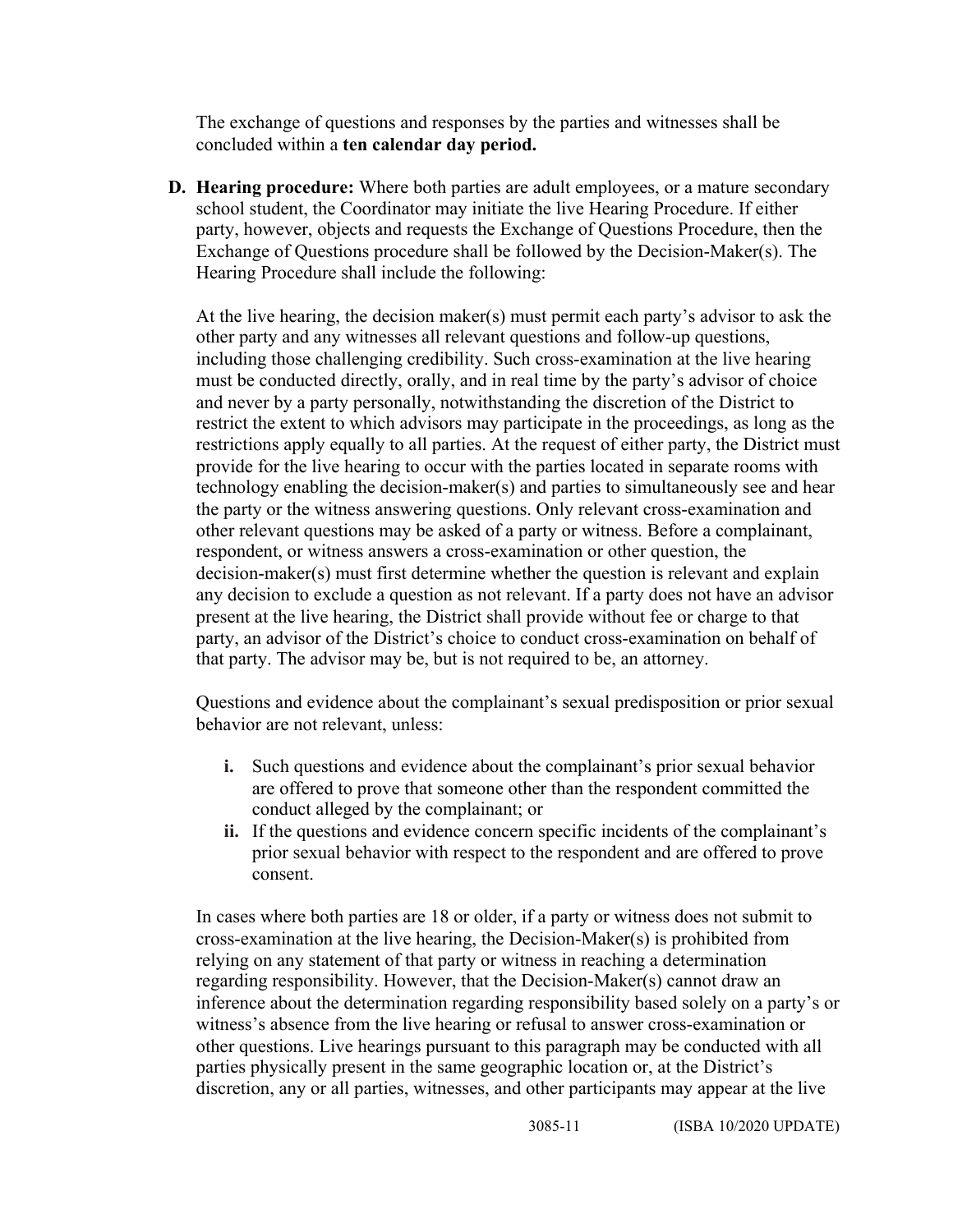hearing virtually, with technology enabling participants to simultaneously see and hear each other. The District shall create an audio or audiovisual recording, or transcript, of any live hearing and make it available to the parties for inspection and review.

At the hearing, the Decision-Maker shall have the authority to hear and make determinations on all allegations of Title IX sexual harassment and may also hear and make determinations on any additional alleged violations of policy or procedure that have occurred in concert with the Title IX sexual harassment, even though those collateral allegations may not specifically fall within the definition of sexual harassment set for in these procedures.

Any witness scheduled to testify before the Decision-Maker must have been first interviewed by the investigator(s) **or have proffered a written statement or answered written questions**, unless all parties and the Decision-Maker agree to the witness's participation.

If the parties and Decision-Maker do not agree to the admission of evidence newly offered at the hearing, the Decision-Maker may delay the meeting and instruct that the investigation needs to be re-opened to consider that evidence.

If the parties raise an issue of bias or conflict of interest of an investigator or Decision-Maker at the hearing, the Decision-Maker may elect to address those issues, consult with legal counsel, and/or refer them to the Coordinator, and/or preserve them for appeal. If bias is not in issue during the hearing, the Decision-Maker shall not permit irrelevant questions regarding bias.

### **6. Decision Making Process and Determination Requirements**

Following its review of the evidence submitted by the investigator and the parties, the Decision-Maker, (who cannot be the Coordinator) shall issue a written determination of responsibility. To reach this determination, the District's burden of proof —**preponderance of the evidence** must be described, and the burden satisfied, before the respondent can be found responsible for sexual harassment in violation of Title IX.

The written determination of responsibility shall include the following information:

- A. Identification of the allegations potentially constituting sexual harassment in violation of Title IX.
- B. A description of the procedural steps taken from receipt of the written formal complaint through the determination, including notifications to the parties, interviews of the parties and witnesses, site visits, methods used to obtain other evidence, and hearings used.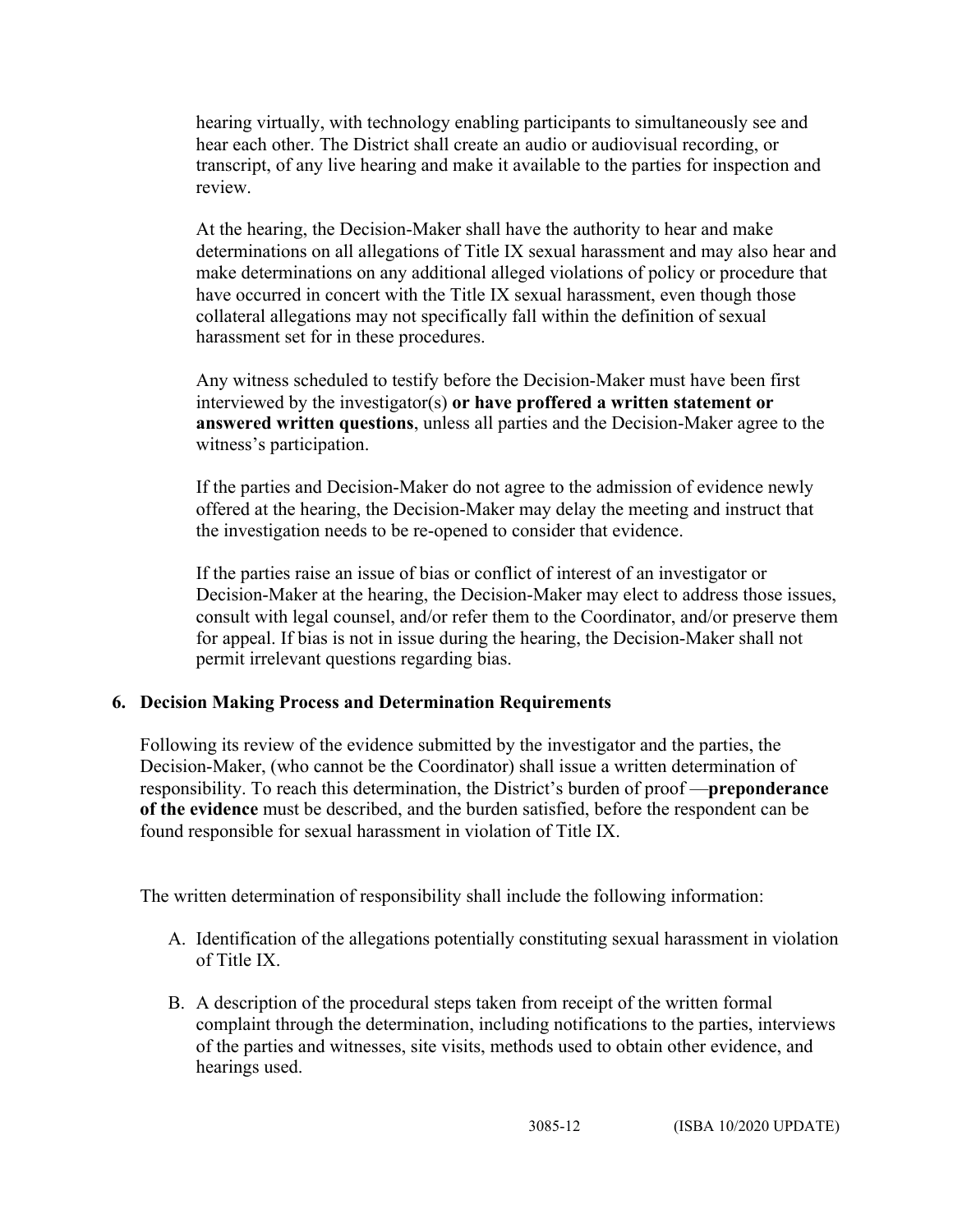- C. Findings of fact supporting the determination.
- D. Conclusions regarding application of the District's code of conduct to the facts.
- E. A statement of and rationale for the determination as to each allegation, including any determination regarding responsibility, any disciplinary action to be imposed on the respondent, and identification of remedies and measures, if any, that will be provided to restore or preserve equal access to the District's educational programs and activities to be provided to the complainant.
- F. Considerations for disciplinary action. Factors considered when determining discipline may include, but are not limited to:
	- i. The nature, severity of, and circumstances surrounding the violation(s);
	- ii. The respondent's disciplinary history;
	- iii. Previous allegations or allegations involving similar conduct;
	- iv. The need for discipline to bring an end to the Title IX sexual harassment;
	- v. The need for discipline to prevent the future recurrence of Title IX Sexual harassment;
	- vi. The need to remedy the effects of the Title IX sexual harassment;
	- vii. The impact on the parties; and
	- viii. Any other information deemed relevant by the decision-maker(s)
- G. The discipline imposed shall be implemented as soon as is feasible, either upon the outcome of any appeal or upon the expiration of the window to appeal if no appeal is requested. The sanctions described in this process are not exclusive of, and may be in addition to, other actions taken or sanctions imposed by external authorities.
- H. Identification of the procedures for filing an appeal and the permissible grounds for complainant or respondent to base their appeal.

The Decision-Maker shall simultaneously provide their written determination to all parties. The determination becomes final either, (where an appeal is filed,) on the date the parties are provided copies of the written determination of the result of the appeal; or, (if no appeal is filed,) the date on which an appeal would no longer be considered timely.

The Coordinator is responsible for the effective implementation of any and all remedies set forth in the written determination of responsibility. In the event a student expulsion is recommended, pursuant to and in accordance with the requirements of Idaho Code § 33-205, the Coordinator shall ensure that an expulsion hearing is scheduled and heard by the Board of **Trustees** 

### 7. **Appeals**

Any party may file a request for appeal in writing with the Coordinator within **three to seven calendar** days of the delivery of the notice of a final decision.

3085-13 (ISBA 10/2020 UPDATE)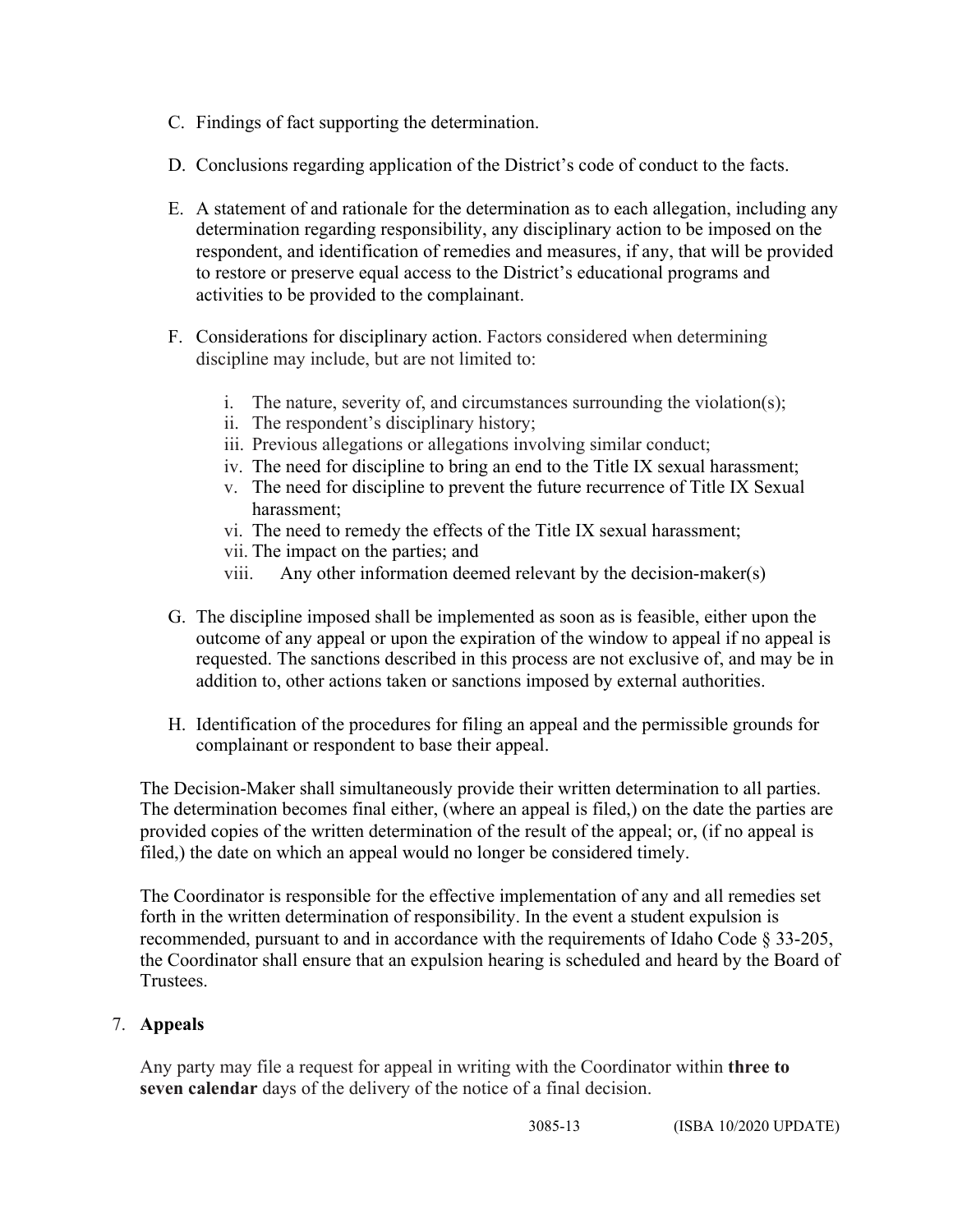**A single appeal decision-maker shall chair the appeal.** No **appeal decision-maker** will have been involved in the process previously, including any dismissal appeal that may have been heard earlier in the process.

The request for appeal shall be forwarded to the appeal chair for consideration to determine whether the request meets the grounds for appeal. This review is not a review of the merits of the appeal, but solely a determination as to whether the request meets the grounds and is filed in a timely manner.

Appeals shall be limited to the following grounds:

- A. Procedural irregularity that affected the outcome of the matter;
- B. New evidence that was not reasonably available at the time the determination regarding responsibility or dismissal was made, that could affect the outcome of the matter;
- C. The Coordinator, investigator(s), or Decision-Maker(s) had a conflict of interest or bias for or against complainants or respondents generally or the specific complainant or respondent that affected the outcome of the matter;

Appeal procedure: Upon receipt of a valid appeal, the Coordinator shall:

- A. Notify the other party in writing that an appeal has been filed, and implement the appeal procedure fairly and equally for both parties.
- B. Ensure the appeal decision-maker(s) is not:
	- i. The same person(s) as the Decision-Maker(s) that issued the written determination of responsibility;
	- ii. The person who issued the dismissal;
	- iii. The investigator; or
	- iv. The Coordinator.
- C. Ensure the appeal decision-maker has been trained in accordance with the requirements of this grievance procedure.
- D. The appealing party shall have ten **calendar** days following the delivery of the notice of the appeal to submit a written statement in support of the appeal and challenging the outcome. The responding party shall have ten **calendar** days following the delivery of the appealing party's statement in support of appeal to submit the responding party's written statement in opposition to the appeal (and supporting the outcome that is the subject of the appeal). In the event the parties and the appeal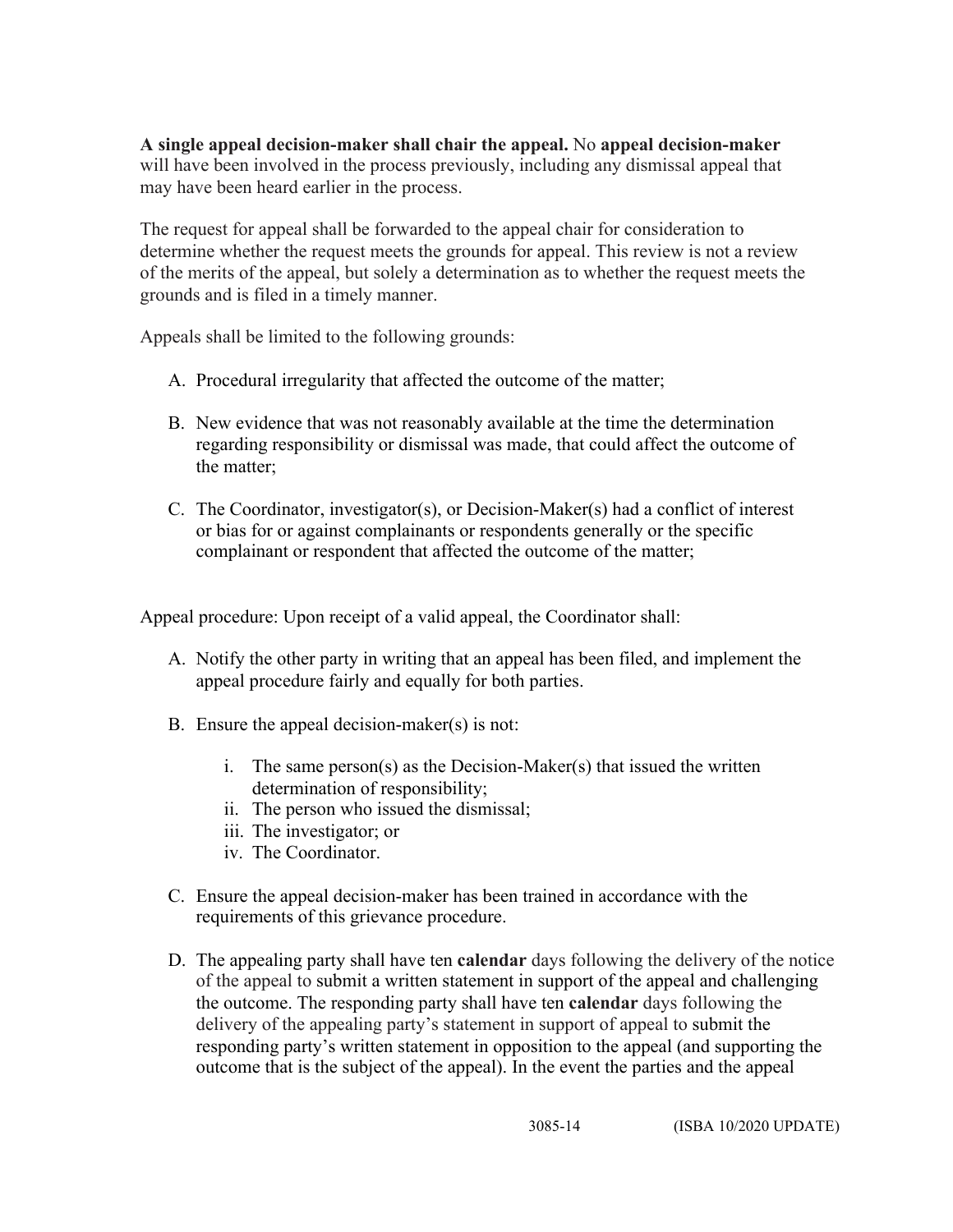decision-maker agree to a different briefing schedule (whether allowing more or less time), the time allowed to prepare a written statement shall be the same for all parties.

- E. Issue a written decision describing the result of the appeal and identifying the bases and rationale for the decision.
- F. Provide the written decision simultaneously to all parties.

### Requirements of the Title IX Grievance Procedure

The following requirements apply to the conduct of the Title IX Grievance procedure set forth above.

- **1. Equitable treatment of the parties:** At all times, both complainants and respondents shall be equitably treated by providing remedies to a complainant until a determination of responsibility for sexual harassment has been made against the respondent. No sanction or discipline may be imposed against the respondent unless and until the process required by this procedure has been completed. Until a final determination of responsibility has been issued only "supportive measures" may be initiated that are non-disciplinary or non-punitive and avoid burdening the respondent. Any and all final remedies, however, must be designed to restore or preserve equal access to the District's education program or activity. Such remedies may include the same individualized services described as ''supportive measures;'' however, following the decision, such remedies need not be non-disciplinary or non-punitive and need not avoid burdening the respondent
- **2. Objective evaluation of the evidence:** The formal grievance process involves an objective evaluation of all relevant evidence obtained, including evidence that supports the conclusion the respondent engaged in a violation of policy or procedure and evidence that supports the conclusion the respondent did not. Credibility determinations may not be based solely on an individual's status or participation as a complainant, respondent, or witness.
- **3. Lack of bias:** Any individual materially involved in the administration of the formal grievance process including the Coordinator, investigator(s), decision-maker(s) and appeal decision-maker(s) may neither have nor demonstrate a conflict of interest or bias for a party generally, or for a specific complainant or respondent.
- **4. Title IX training of District participating staff:** Any individual designated by the District as a Coordinator, investigator, decision-maker, or any person designated by the District to facilitate an informal resolution process, cannot have a conflict of interest or bias for or against complainants or respondents generally, or against any individual complainant or respondent. The District shall ensure that Coordinators, investigators, decision-makers, and any person who facilitates an informal resolution process, receives training on the definition of "sexual harassment" set forth in this procedure, the scope of the District's education program or activity, how to conduct an investigation and grievance process including hearings, appeals, and informal resolution processes, as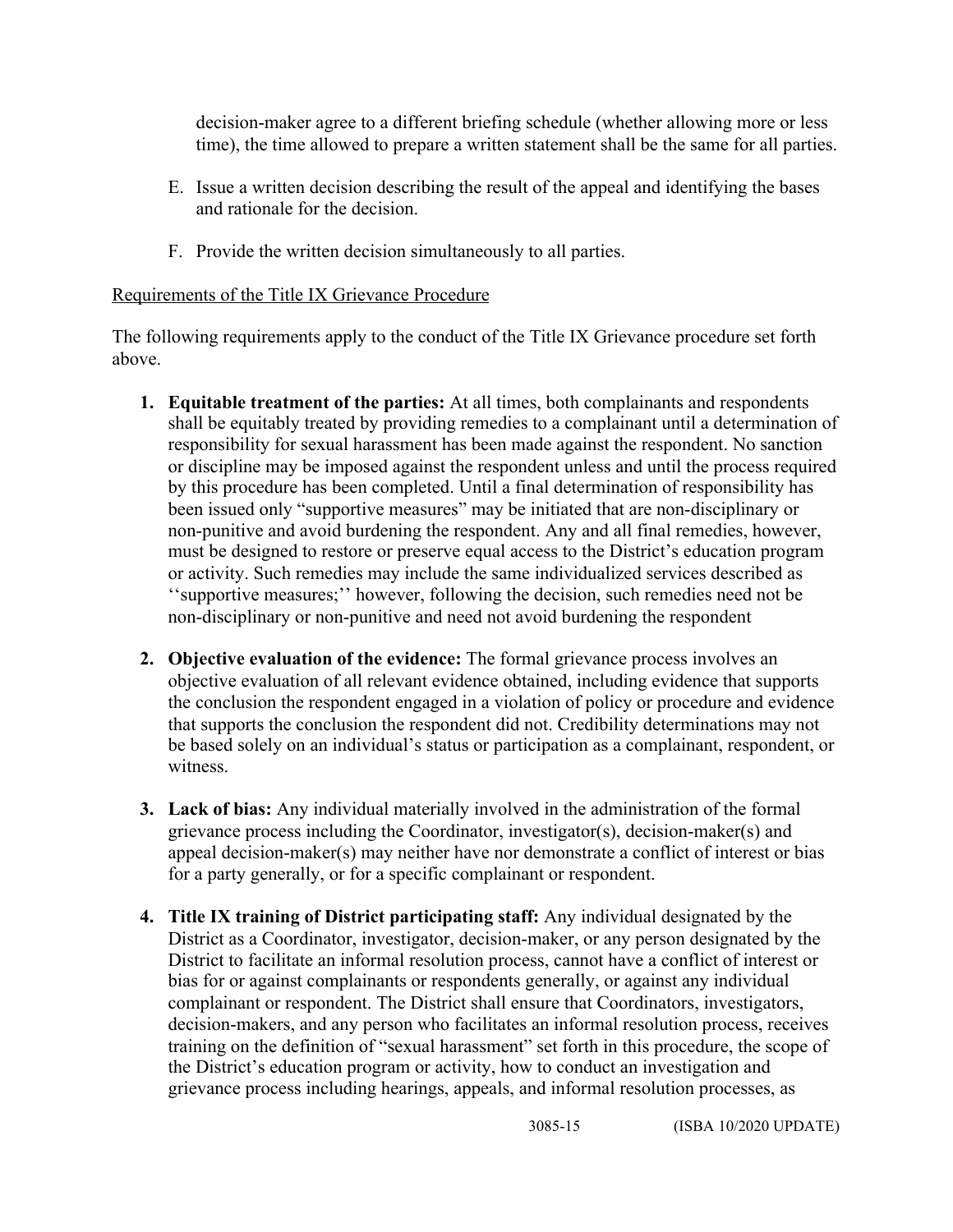applicable, and how to serve impartially, including by avoiding prejudgment of the facts at issue, conflicts of interest, and bias. The District shall ensure that Decision-Makers receive training on any technology to be used at a live hearing and on issues of relevance of questions and evidence, including when questions and evidence about the complainant's sexual predisposition or prior sexual behavior are not relevant, as required by this procedure. The District shall also ensure that investigators receive training on issues of relevance to create an investigative report that fairly summarizes relevant evidence, as set forth in this procedure. All materials used to train Coordinators, investigators, decision-makers, and any persons facilitating an informal resolution process, shall not rely on stereotypes based on gender, and must promote impartial investigations and adjudications of formal complaints of sexual harassment, and provide guidance therefor.

- **5. Presumption of innocence:** The District presumes that the respondent is not responsible for the reported misconduct unless and until a final determination is made, in accordance with this procedure, that Policy 3085 or procedure 3085P prohibiting sex discrimination and sexual harassment has been violated.
- **6. Promptness:** Investigations are completed promptly, normally within **30 calendar** days, though some investigations may take longer, depending on the nature, extent, and complexity of the allegations; availability of witnesses; police involvement; and other factors.

The District shall make a good faith effort to complete the investigation as promptly as possible and will communicate regularly with the parties to update them on the progress and timing of the investigation.

Notwithstanding the above, The District may undertake a delay in its investigation, lasting from several days to a few weeks, if circumstances require. Such circumstances include but are not limited to a request from law enforcement to temporarily delay the investigation, the need for language assistance, the absence of parties and/or witnesses, and/or a need for accommodations for disabilities or health conditions.

The District shall communicate in writing the anticipated duration of the delay and the reason for it to the parties and provide the parties with status updates if necessary. The District will promptly resume its investigation and formal grievance process as soon as feasible. During such a delay, the District will implement supportive measures as deemed appropriate.

District action(s) or processes may be delayed, but are not stopped by, civil or criminal charges involving the underlying incident(s). Dismissal or reduction of those criminal charges may or may not impact on the District's action(s) or processes.

7. **Description of sanctions.** The following describes the range of sanctions that may be implemented following a finding of responsibility.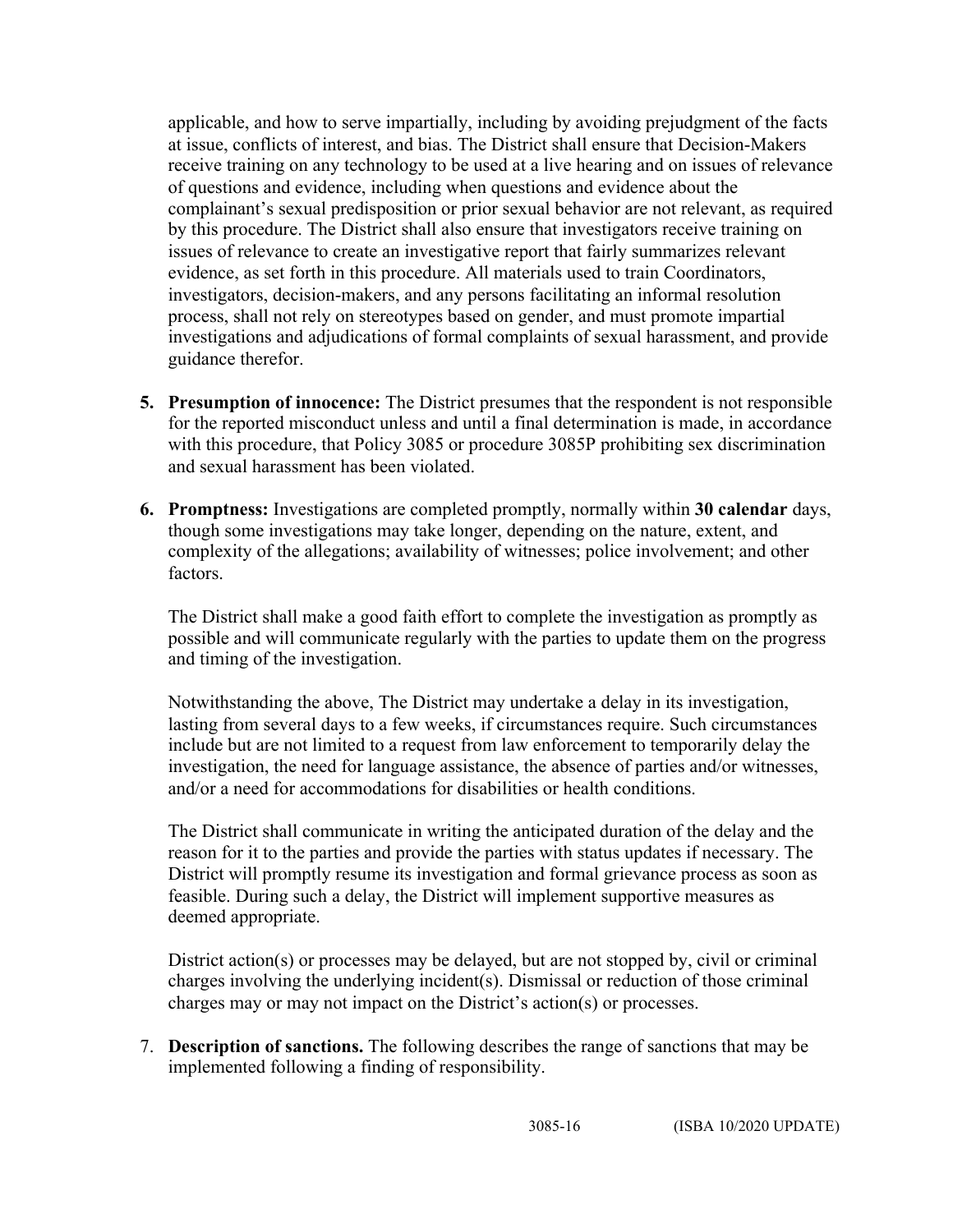Student Discipline: The following are the usual sanctions that may be imposed upon students singly or in combination:

- A. A warning;
- B. Required counseling;
- C. A required substance abuse treatment program;
- D. Exclusion from participating in extracurricular activities or other District programs/activities;
- E. Alternative placement;
- F. Suspension, which may be in-school, out-of-school, long-term, short-term, extended, or other suspensions;
- G. Expulsion (in compliance with I.C. § 33-205); and
- H. Other actions: In addition to or in place of the above sanctions, the District may assign any other sanctions deemed appropriate.

Employee Sanctions: Sanctions for an employee may include:

- A. A verbal or written warning;
- B. A performance improvement plan or management process;
- C. Enhanced supervision, observation, or review;
- D. Required counseling;
- E. Required training or education;
- F. Probation;
- G. Denial of pay increase or pay grade;
- H. Loss of oversight or supervisory responsibility;
- I. Demotion;
- J. Transfer;
- K. Reassignment;
- L. Assignment to a new supervisor;
- M. Restriction of professional development resources;
- N. Suspension with pay;
- O. Suspension without pay;
- P. Termination (in compliance with I.C. § 33-513(5), in the case of certificated employees);
- Q. Other actions: In addition to or in place of the above sanctions, the District may assign any other sanctions as deemed appropriate.
- 8. **Burden of proof.** When determining whether the respondent is responsible for violating Policy 3085 or Procedure 3085P by discriminating based on sex and/or for sexual harassment as defined herein, the decision-maker shall apply the **[preponderance of the evidence standard, which means the evidence proves on a more likely than not basis that respondent violated the policy or procedure.**
- 9. **Appeals.** Any party may file a request for appeal in writing to the Coordinator within **three to seven calendar** days of the delivery of the notice of a final outcome.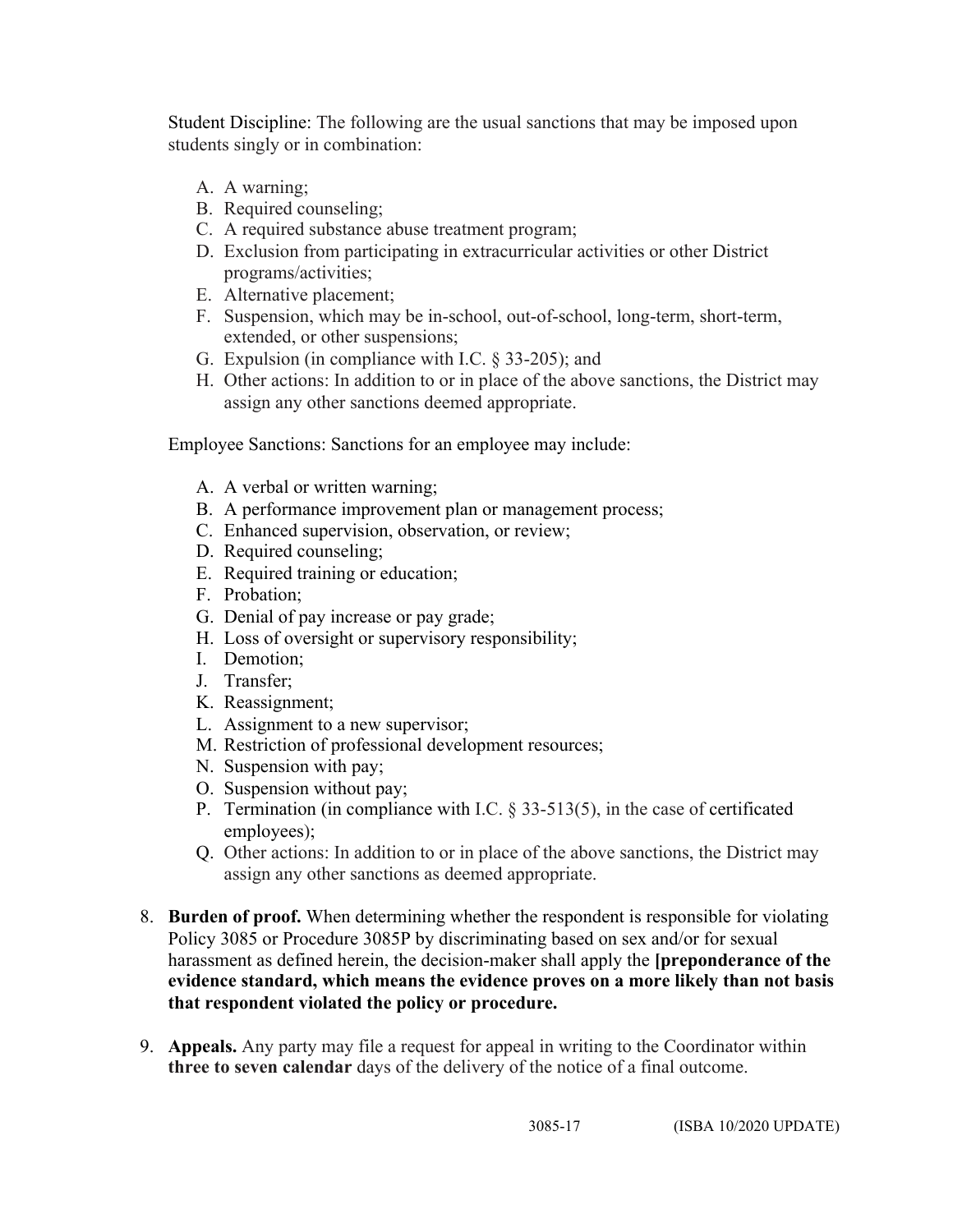- 10. **Supportive measures:** Supportive measures are non-disciplinary, non-punitive individualized services offered as appropriate, as reasonably available, and without fee or charge to the parties. Supportive measures are designed to restore or preserve access to the District's education program or activity, including measures designed to protect the safety of all parties or the District's educational environment, and/or deter Title IX sexual harassment. Examples of supportive measures may include, but are not limited to:
	- A. Referral to counseling, medical, and/or other healthcare services;
	- **B. Referral to the Employee Assistance Program (confidential counseling support);**
	- C. Referral to community-based service providers;
	- D. Visa and immigration assistance;
	- **E.** Education of the school community or community subgroup(s);
	- F. Altering work arrangements for employees;
	- G. Safety planning;
	- H. Providing school safety escorts;
	- I. Providing transportation accommodations;
	- J. Implementing contact limitations, such as no contact orders, between the parties (note: allegations of violations of a no contact order will be investigated as collateral misconduct under this process);
	- K. Academic support, extensions of deadlines, or other course or program-related adjustments;
	- L. Emergency warnings;
	- M. Class schedule modifications, withdrawals, or leaves of absence;
	- **N.** Increased security and monitoring of certain areas of the school;
	- **O.** Any other actions deemed appropriate by the Coordinator.
- 11. **Recognition of privileges:** At no time during this grievance procedure may any evidence (whether through testimony or documents) be required, admitted, relied upon, or otherwise obtained by asking questions or admitting evidence that constitutes, or seeks disclosure of, information protected by a legally recognized privilege, unless the person holding the privilege has knowingly and freely waived the privilege.

# 12. **Recordkeeping;**

- A. The District shall maintain for a period of seven years records of:
	- i. Each sexual harassment investigation including any determination regarding responsibility and any audio or audiovisual recording or transcript required where a hearing is held, any disciplinary sanctions imposed on the respondent, and any remedies provided to the complainant designed to restore or preserve equal access to the District's education program or activity;
	- ii. Any appeal and the result therefrom;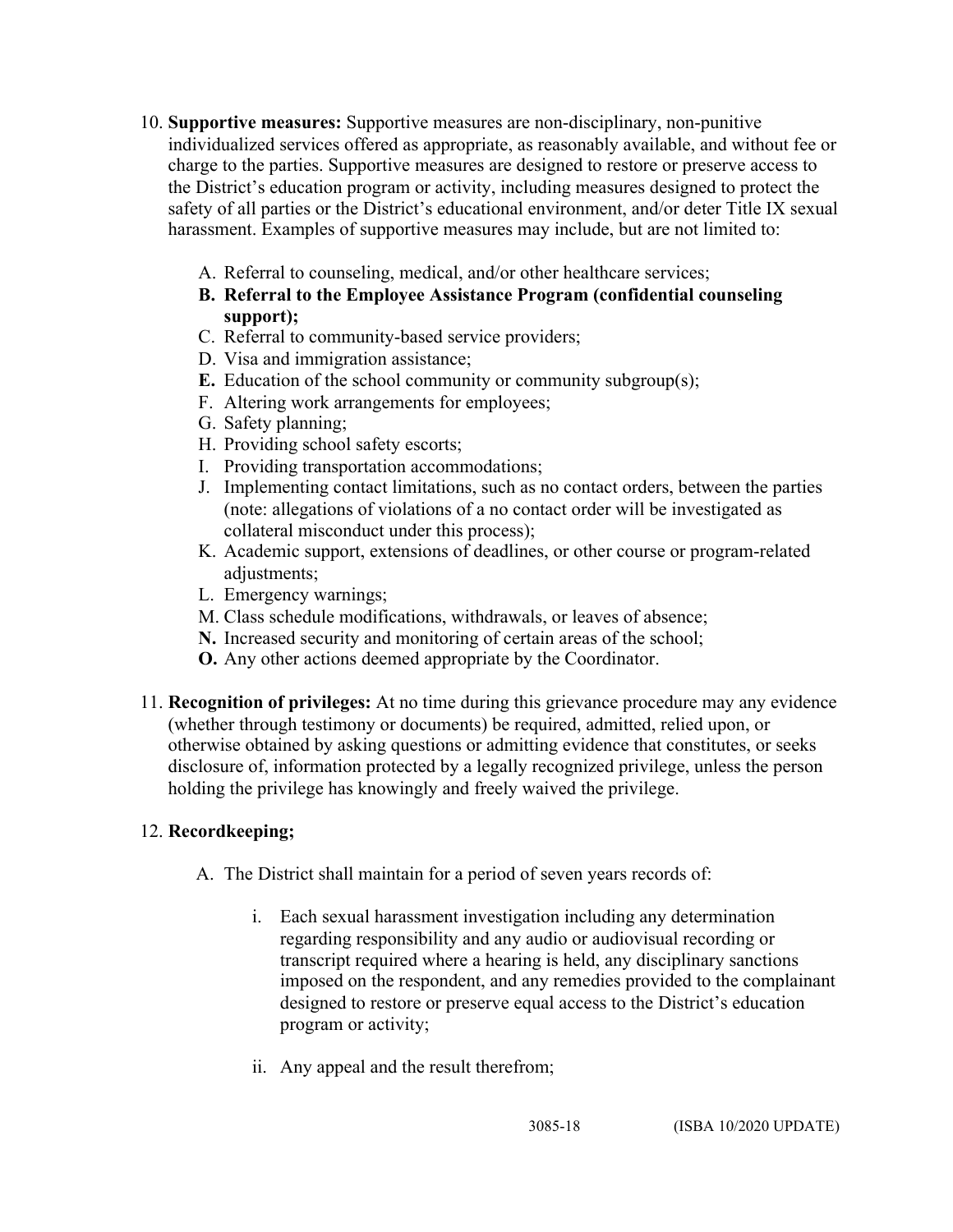- iii. Any informal resolution and the result therefrom; and
- iv. All materials used to train Coordinators, investigators, decision-makers, and any person who facilitates an informal resolution process. The District shall make these training materials publicly available on its website.
- B. For each response to a report of harassment or discrimination based on sex, the District shall create, and maintain for a period of seven years, records of any actions, including any supportive measures, taken in response to a report or formal complaint of sexual harassment. In each instance, the District shall document the basis for its conclusion that its response was not deliberately indifferent, and document that it took measures designed to restore or preserve equal access to the District's education program or activity. If the District does not provide a complainant with supportive measures, then the Coordinator must document the reasons why such a response was not clearly unreasonable in light of the known circumstances (i.e., was not a result of sex discrimination). The documentation of certain bases or measures does not limit the District in the future from providing additional explanations or detailing additional measures taken or to be taken.

# Title IX Grievance Procedure Definitions

The following definitions apply to the identified terms used in this procedure: "Actual knowledge" means notice of sexual harassment or allegations of sexual harassment to:

- **1.** The District's Coordinator; or
- **2.** Any District official possessing the authority to institute corrective measures on behalf of the District; or
- **3.** Any employee of the District.

Imputation of knowledge based solely on vicarious liability or constructive notice is insufficient to constitute actual knowledge. This standard is not met when the only official of the District with actual knowledge is the respondent. The mere ability or obligation to report sexual harassment or to inform a student about how to report sexual harassment, or having been trained to do so, does not qualify an individual as one who has authority to institute corrective measures on behalf of the District. "Notice" as used in this paragraph includes, but is not limited to, a report of sexual harassment to the Coordinator as set forth in this procedure.

"Complainant" means an individual who is alleged to be the victim of conduct that could constitute sexual harassment.

Under circumstances where a sexual assault is alleged by a student against an adult, non-student employee, the District does not recognize the defense of "consent," however it is defined. Where the parties are both adults, however, the following definition of "consent" will apply: Consent occurs where there is a knowing, voluntary, and clear grant of permission, by word or action, to engage in sexual activity. Individuals may experience the same interaction in different ways.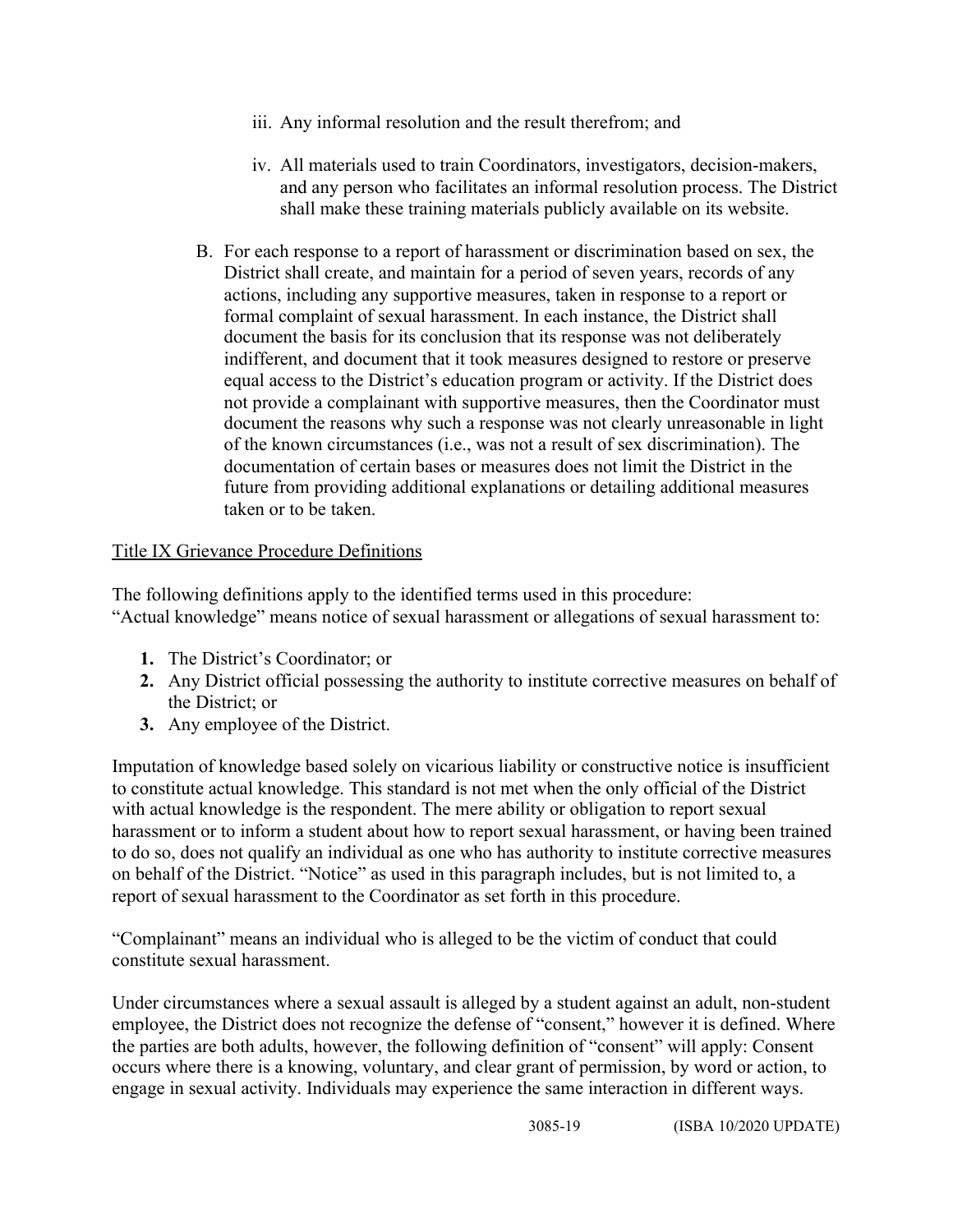Therefore, it is the responsibility of each party to determine that the other has consented before engaging in the activity. If consent is not clearly provided prior to engaging in the activity, consent may be ratified by word or action at some point during the interaction or thereafter, but clear communication from the outset is strongly encouraged. Consent may be withdrawn. A person cannot consent if they are unable to understand what is happening or is disoriented, helpless, asleep, or unconscious, for any reason, including by alcohol or other drugs. It is a violation of policy if a respondent engages in sexual activity with someone who is incapable of giving consent, or is otherwise incapacitated.

"Incapacitation" occurs when someone cannot make rational, reasonable decisions because they lack the capacity to give knowing, informed consent. For example, they cannot understand the "who, what, when, where, why, or how" of their sexual interaction.

"Formal Complaint" means a document filed by a complainant, or signed by the Coordinator, alleging sexual harassment against a respondent and requesting that the District investigate the allegation of sexual harassment. At the time of filing a formal complaint, the complainant must be participating in or attempting to participate in the educational programs or activities of the District. A formal complaint may be filed with the Coordinator in person, by mail, or by electronic mail, or by using the contact information listed on the District's website. As used in this paragraph, the phrase "document filed by a complainant" means a document or electronic submission, (such as by electronic mail or through an online portal provided for this purpose by the District,) that contains the complainant's physical or digital signature, or otherwise indicates that the complainant is the person filing the formal complaint. Where the Coordinator signs a formal complaint, the Coordinator is not a complainant or otherwise a party to this grievance procedure, and must comply otherwise comply with the requirements of this procedure.

**Respondent** means an individual who has been reported to be the perpetrator of conduct that could constitute sexual harassment.

**Sexual harassment** means conduct on the basis of sex that satisfies one or more of the following:

- 1. "Quid pro quo" harassment, which occurs when a District employee conditions the provision of a District benefit, service, or assistance on an individual's participation in unwelcome sexual conduct;
- 2. "Hostile Environment," which is defined as unwelcome conduct determined by a reasonable person to be so severe, pervasive, and objectively offensive that it effectively denies a person equal access to District education program or activity; or
- 3. Physical threats and attacks, including "sexual assault," defined as forcible and non-forcible sex offenses as defined in the Clery Act, or dating violence, domestic violence, or stalking as defined in the Violence Against Women Act.

"Supportive measures" means non-disciplinary, non-punitive individualized services offered as appropriate, as reasonably available, and without fee or charge to the complainant or the